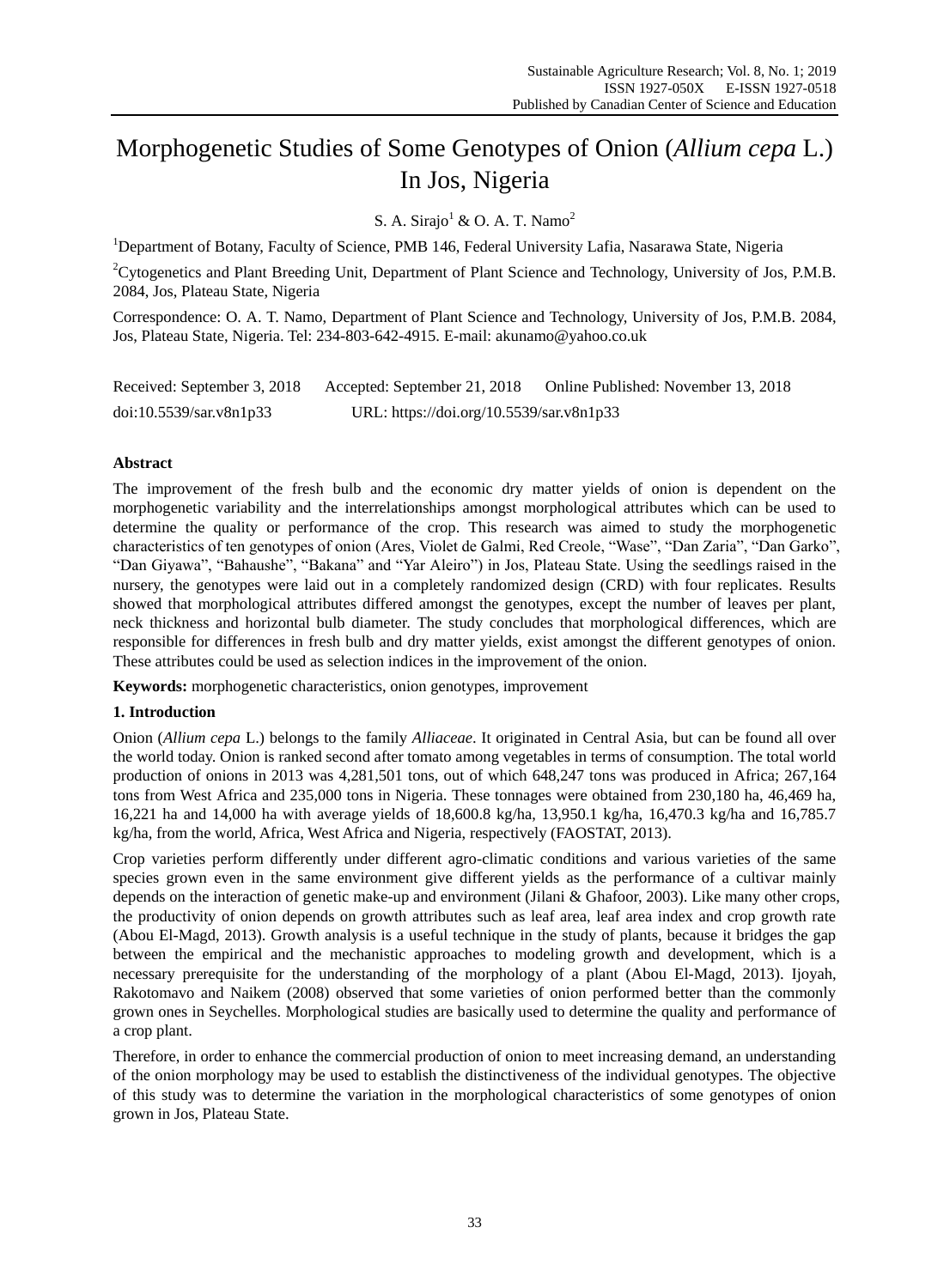# **2. Materials and Methods**

# *2.1 Raising of Seedlings in the Nursery*

The seedlings of the genotypes were raised in the Green House of the Federal College of Forestry, Jos, Plateau State (Latitude  $09^0$ 57'N, Longitude  $08^0$ 53'E, Altitude 1,159 m above sea level) Topsoil, sharp sand and organic manure (cow dung) in the ratio of 2:1:1 were thoroughly mixed and set in fifteen (10) plastic trays which measured 70 cm in diameter, 23 cm in height and 23 cm in length. Each tray was labeled according to each genotype. Seeds of each genotype were broadcast into each tray and mulched for 7-10 days at 3-5 cm thickness of dry grass (which was removed after germination was attained at 60%). The seedlings were transplanted after eight weeks. The genotypes were laid out in a completely randomized design (CRD) with four replicates. The agronomic characteristics of the genotypes used are shown in Table 1.

| <b>Varieties</b>        | <b>Agronomic characteristics</b>                                                           |
|-------------------------|--------------------------------------------------------------------------------------------|
| Ares                    | An improved variety with red bulbs                                                         |
| <b>Violet De Galmi</b>  | An improved variety with light purple bulb. Tropical and strictly short-day with flattened |
|                         | bulbs and very strong taste. Shows excellent tolerance when kept for several months.       |
| <b>Onion Red Creole</b> | An improved onion variety with red bulbs                                                   |
| <b>Wase</b>             | A local farmer's variety with red bulbs from Wase Local Government                         |
|                         | Area of Plateau State                                                                      |
| Dan Zaria               | A local variety sourced from Zaria, Kaduna State. Characterized by distinct traits,        |
|                         | which include early maturity and small bulbs. It is cultivated during the rainy season     |
| Yar Giyawa              | A local variety from Gwaranyo, Sokoto State, characterized by small bulbs                  |
|                         | and early maturity. It is cultivated under irrigation                                      |
| Dan Garko               | A local variety from Kano State characterized by large dark-red bulbs and is               |
|                         | cultivated under irrigation.                                                               |
| <b>Bahaushe</b>         | A local variety obtained from Gwaranyo, Sokoto State and characterized by                  |
|                         | large bulbs. It is cultivated under irrigation.                                            |
| <b>Bakana</b>           | A local variety from Kano State, characterized by late maturity                            |
|                         | and large bulbs. It is cultivated under irrigation.                                        |
| <b>Yar Aliero</b>       | A local variety from Kebbi State, characterized by early maturity                          |
|                         | with large bulbs. It is cultivated in the rainy season                                     |

Table1. Agronomic characteristics of onion genotypes used in the study

Sources: 1. Centre for Pastoral and Agricultural Research, Usmanu Dan Fodiyo University, Sokoto (Ares, Violet de Galmi, Red Creole, "Dan Zaria", "Dan Giyawa", "Dan Garko", "Bahaushe", "Bakana" and "Yar Aleiro", 2. Wase Local Government Area, Plateau State ("Wase")

# *2.2 Preparation of Potting Mixture for Transplanting Seedlings*

Topsoil was collected from a fallow field and the organic manure (cow dung) used was collected from animal farm in Jos (popularly known as *Yan shanu, Nasarawa Gwong, Jos*). The topsoil was mixed with the organic manure in a potting ratio of 3:1. The soil mixtures were prepared by initial irrigation to provide adequate moisture, and was then analyzed for chemical and physical properties at the Agricultural Services, Training and Marketing Centre (ASTC), Kassa, Plateau State. The result of the physico-chemical properties of the soil used for the experiment is shown in Table 2. The mixtures were placed in polyethylene pots, which measured 23 cm in diameter and 23 cm in length. Each pot was perforated at the bottom to ensure proper drainage. The pots were arranged in a completely randomized design with four replicates. Transplanting was done on August 21, 2016. Seedlings were transplanted at a depth of 1-4 cm (Olani & Fikre, 2010). Two pots represented a plot and three seedlings were planted in each pot. The pots were kept in the sun as recommended by McGee (2004) and Hanelt (1990). The experiment was rain-fed and weeding was carried out weekly.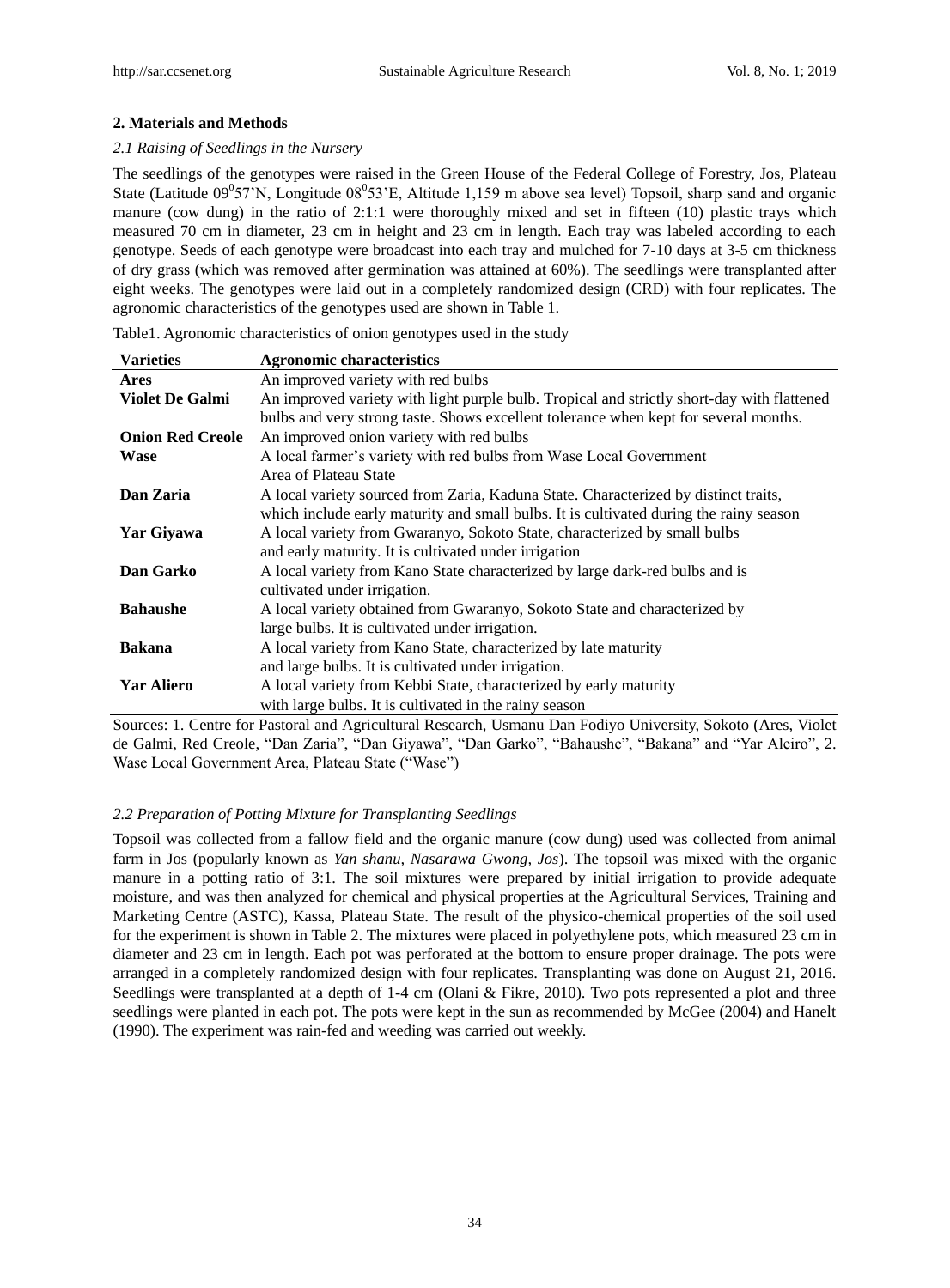| <b>Property</b>                        | Value      |
|----------------------------------------|------------|
| Texture class                          | Sandy loam |
| pH                                     | 6.74       |
| Organic carbon $(g \ kg^{-1})$         | 8.7        |
| Total Nitrogen $(g \, kg^{-1})$        | 0.14       |
| Available Phosphorus (ppm)             | 89         |
| $OM(\%)$                               | 4.82       |
| Clay                                   | 16.16      |
| Silt                                   | 12.00      |
| Sand                                   | 75.84      |
| Exchangeable bases (mMol/100g)         |            |
| Calcium                                | 423        |
| Magnesium                              | 104        |
| Potassium                              | 108        |
| Sodium                                 | 3.4        |
| Cation exchange capacity (CEC)         | 3.37       |
| Analysed at ASTC, Kassa, Plateau State |            |

Table 2. Physico- chemical properties of the topsoil of the experimental site

#### **3. Field Observations and Data Collection**

Field observations and data collection were carried out fortnightly after transplanting.

#### *3.1 Plant Height*

Plant height was measured using the metre rule from the soil surface to the top of the longest leaf.

#### *3.2 Number of Leaves Per Plant*

The total number of outer leaves in each plant was counted and recorded.

*3.3 Neck Diameter*

Neck diameter (thickness) was measured at the narrowest point using the Vernier caliper.

#### *3.4 Fresh Plant Weight*

Fresh plant weight (including leaves, bulbs and roots) was measured using a digital weighing balance (Laboratory Analytical Balance 6354 model).

#### *3.5 Horizontal and Vertical Bulb Diameter*

Horizontal and vertical bulb diameters (that is the height of the bulb and the average width at the widest point in the middle portion of the mature bulb) were measured using the Vernier caliper.

## *3.6 Root Length*

The length of the longest root was measured, using a measuring tape.

## *3.7 Bulb Shape Type and Shape Index*

Bulb shape types were identified visually by comparing the shape of the bulbs with the description by previous researchers and the use of shape index. Shape index was computed as the ratio of horizontal diameter to the vertical diameter of the bulb.

#### *3.8 Fresh and Dry Weight Of Bulbs*

Fresh bulbs were weighed using a digital weighing balance (Laboratory Analytical Balance 6354 model) after uprooting and washing the whole plants. The bulbs were dried for 72 hours at  $80 \pm 2 \text{ }^{\circ}$  and thereafter weighed using the digital weighing balance (Razia, Rafiq, Jayanti, Vandria, Sheikh & Koul*,* 2014). Four plants were sampled from each plot.

# **4. Results and Discussion**

The significant differences observed in most of the attributes measured indicated the existence of variability among the genotypes used in this study. Alan, Mutschler, Brants, Cobb and Earl (2003) also reported genetic variability amongst genotypes of onion.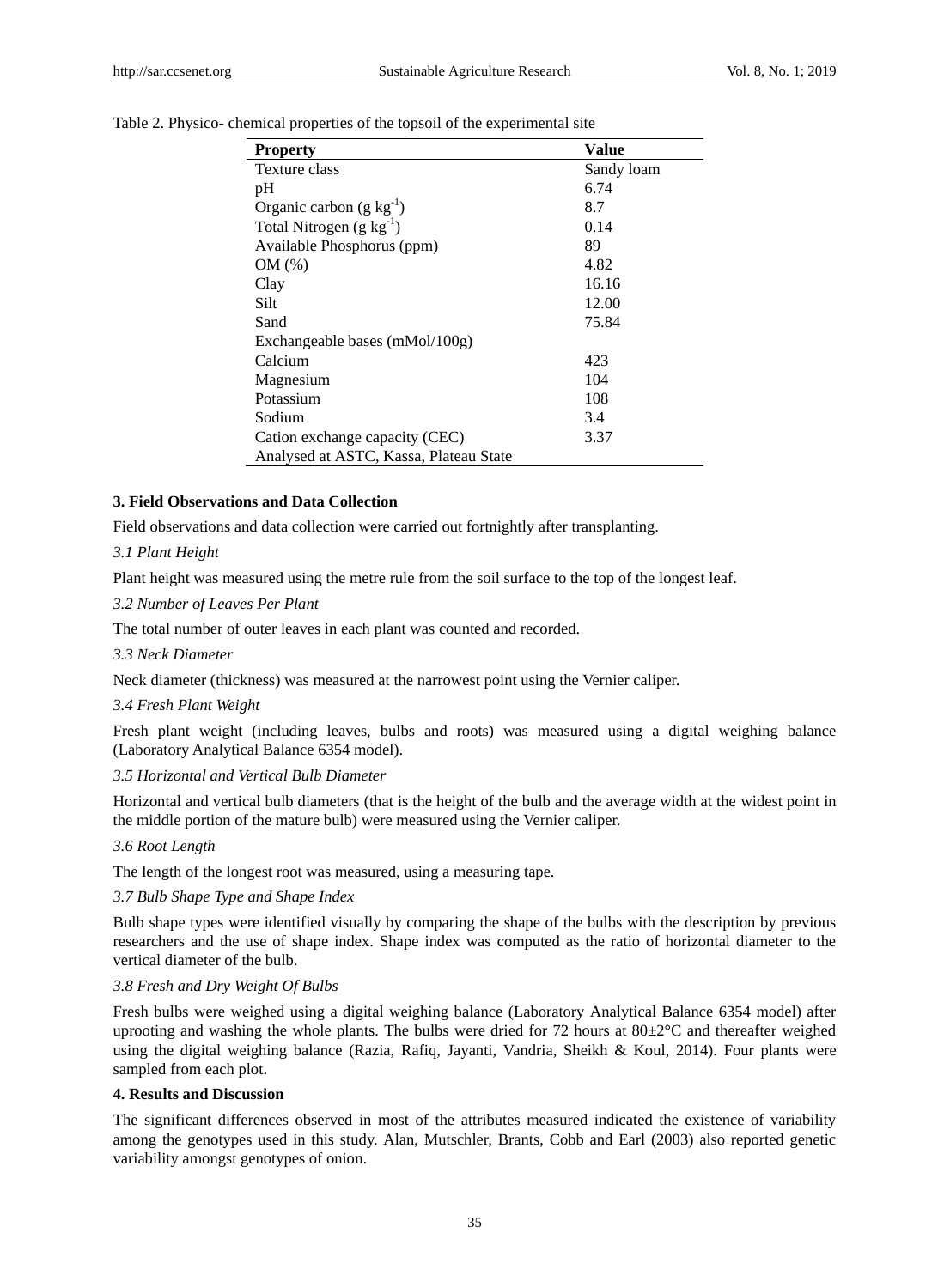# *4.1 Mean Plant Height*

Table 3 shows plant height of some genotypes of onion grown in Jos in 2016. The genotype "Bakana" had the highest plant height of 49.00 cm, which differed significantly (P<0.05) from the genotype "Dan Zaria" which was observed to be the shortest (18.88 cm). Plant height varied with genotype in this study. Mohanty, Hossain and Prusti (2002) observed the interaction of genotype and environment on the expression of plant height, which they noted was quantitatively inherited. Ibrahim (2010) as well as Trivedi and Dhumal (2010) also observed differences in plant height amongst onion genotypes.

# *4.2 Neck Thickness*

The neck thickness ranged from 1.80 cm in the variety "Dan Zaria" to 4.38 cm in the genotypes "Bahaushe" and "Yar Aleiro" but the difference was not significant (Table 2). Whereas Ishwori, Gautam and Govinda (2016) observed no difference in neck thickness, Hirave, Wagh, Alekar and Kharde (2015) reported significant differences in neck thickness amongst the genotypes they studied as those with narrow neck thickness stored longer than those with wide neck thickness. Neck thickness is believed to influence the storability of onion.

# *4.3 Number of Leaves per Plant*

The highest mean number of leaves per plant (10.5) was observed in the genotype "Bahaushe", while the lowest was observed in Violet de Galmi (4.75 cm). Differences in the mean number of leaves per plant among the genotypes were not significant (Table 2). Unlike plant height, the number of leaves per plant did not vary with genotype, which contradicts the reports of Boukary, Haougui, Barage, Adam, Roumba and Saadou (2012) and Dwivedi, Kushwah and Sen-Gupta (2012). It has been observed that the number of leaves in onion is also influenced by the environment (Ijoyah *et al*., 2008).

# *4.4 Fresh Plant Weight*

Table 4 shows the effect of genotype on fresh plant weight of some genotypes of onion grown in Jos in 2016. The highest fresh plant weight (115.0 g) was observed in the genotype Violet de Galmi which differed significantly from the genotype "Dan Zaria" (62.5 g). The genotypes "Wase", "Dan Zaria" and "Dan Giyawa" did not differ significantly in fresh plant weight, with fresh plant weights of 75.8 g, 62.5 g and 69.5 g, respectively. Fresh plant weight differed with genotype in this study, being highest in the genotype Violet de Galmi and lowest in the genotype "Dan Zaria". The result indicated that this attribute is genotypically controlled. The attribute is believed to define the general performance of each genotype before bulb, root and leaf separation. It is used as a major index of fresh bulb yield in the onion.

# *4.5 Vertical Bulb Diameter*

The highest vertical bulb diameter was observed in the genotype Violet de Galmi (6.6 cm), but this did not differ significantly from genotypes Ares (4.65 cm) and "Wase" (5.74 cm). The lowest vertical bulb diameter (3.35 cm) was observed in the genotype "Bakana" (Table 4). Vertical bulb diameter differed significantly with genotype in this study, contrary to the result obtained by Ishwori *et al.* (2016), who observed that onion bulbs with high vertical bulb diameter stored longer than those with low vertical bulb diameter.

# *4.6 Horizontal Bulb Diameter*

The horizontal bulb diameter varied from 3.81 cm in the genotype "Wase" to 6.60 cm in the genotype Violet de Galmi (Table 4). The differences in the horizontal bulb diameter were not significant. Onion genotypes with high horizontal bulb diameter are known to have large bulbs and small neck diameter, attributes which are believed to make them not to store well (Ishwori *et al.,* 2016). Bulb diameter contributes to bulb size and shape index, both of which differed with genotype in this study.

# *4.7 Root-length*

The highest root length of 19.4 cm was observed in the genotype Ares, which was followed by genotypes "Dan Zaria" (13.9 cm), Violet de Galmi (12.5 cm)," Wase" (12.1 cm), "Yar Aleiro" (10.0 cm), Red Creole (9.9 cm), "Bahaushe" (9.6 cm) and "Bakana" (9.4 cm). The genotype "Dan Giyawa" had the shortest root-length of 9.0 cm.

# *4.8 Fresh and Dry Bulb Weights*

The highest fresh bulb weight of 76.7 g was observed in the genotype Red Creole, which differed significantly from genotypes "Wase" (46.3 g), "Bahaushe", "Bakana" and "Yar Aleiro" with a fresh bulb weight of 51.3 g (Table 4).The highest dry bulb weight of 11.60 g was observed in the genotype "Dan Garko" followed by genotypes "Dan Giyawa" (10.8 g), Red Creole (8.2 g), "Bahaushe" (6.7 g) and Violet de Galmi (6.0 g). The lowest dry bulb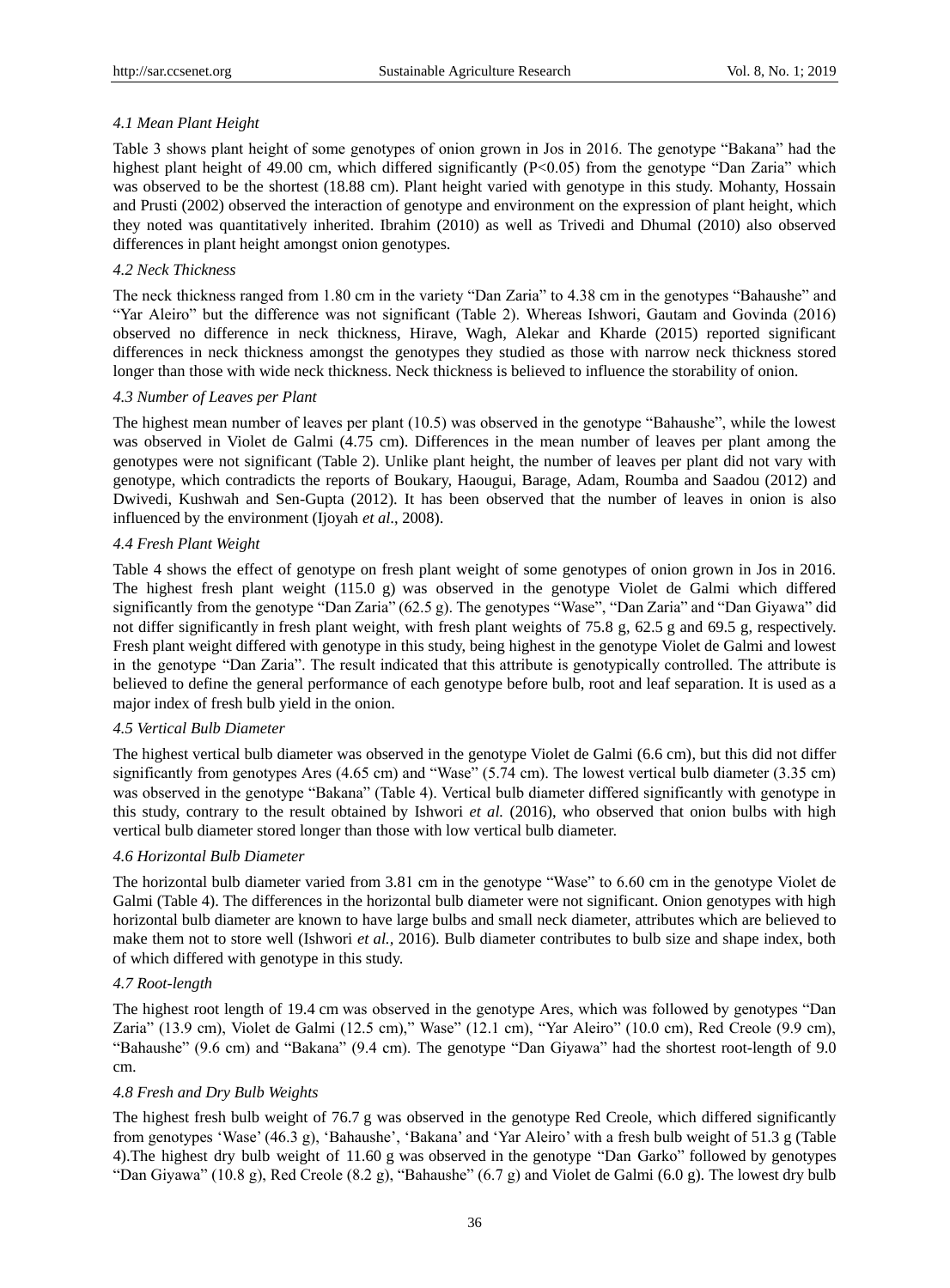weight of 4.1 g was observed in the genotype "Wase". Like the fresh bulb weight, the dry bulb weight also differed with genotype. The genotypes with higher dry bulb weight also had higher total fresh bulb yield, implying that dry bulb weight is a major determinant of fresh bulb yield in the onion. Dry matter content has been reported to contribute largely to the firmness and tunic thickness of "Taherpuri", a local onion variety in India. Dry matter content is also believed to influence long storage period in the onion in India (Best, 2000; Mahanthesh, Ravi, Harshav, Vishnuvardhana & Janardhan, 2008) as well as in Nigeria (Kabura, Musa & Odo, 2008; Ibrahim, 2010). Genotypes with high dry matter have longer shelf-life and are recommended for industrial processing.

## *4.9 Shape Type*

The genotypes Violet de Galmi, Red Creole, "Wase", "Bahaushe" and "Yar Aleiro" all had thick flat shape while the genotypes Ares and "Dan Garko" had globe and flax shapes, respectively. Both genotypes "Dan Zaria" and "Bakana" had granex shape. The genotype "Dan Giyawa" had both Spanish and granex shape (Table 5). The shape of onion bulbs is genotypically influenced, and is an important marketing attribute. Different onion shapes were observed in this study. In South Africa and for the export market, onion bulbs with a round shape are preferred for export market and by consumers (Eksteen, Van Den Klashorst & Van, 1997; Bosch-Serra & Currah, 2002).

## *4.10 Shape Index*

The shape index in the genotype "Wase" (1.56) was statistically similar to those of genotypes Ares (1.0), Violet de Galmi (1.20), Red Creole (1.07), "Dan Zaria" (0.91) and "Dan Giyawa" (0.89). The lowest shape index of 0.74 was observed in the genotype "Dan Garko" (Table 5). An onion bulb with a shape index of  $1.1 \pm 0.02$  is classified as a globe bulb, while a bulb with a 1.8  $\pm$  0.03 index is regarded as a flat bulb. Those with a 1.3  $\pm$  0.05 index are regarded as a flattened shape and those with a 1.1  $\pm$  0.02 index are said to have a complete spherical bulb shape (Hasegawa, Bressan, Zhu & Bohnert, 2001). Round bulbs have a shape index of 1.00 (Mallikarjun, 2006).

| Genotype        | <b>Plant height (cm)</b> | <b>Number of leaves/Plant</b> | Neck thickness (cm) |
|-----------------|--------------------------|-------------------------------|---------------------|
| Ares            | $20.83^{b}$              | $5.50^{\circ}$                | $2.43^{ab}$         |
| Violet de Galmi | $19.50^{b}$              | $4.75^{\rm a}$                | $1.88^{ab}$         |
| Red creole      | $29.25^{ab}$             | 6.50 <sup>a</sup>             | $3.13^{ab}$         |
| Wase            | $35.75^{ab}$             | $9.38^{a}$                    | $3.80^{ab}$         |
| Dan Zaria       | $18.88^{b}$              | $5.13^{a}$                    | 1.80 <sup>b</sup>   |
| Dan Giyawa      | $40.95^{ab}$             | $8.78^{a}$                    | $3.95^{ab}$         |
| Dan Garko       | 37.38 <sup>ab</sup>      | $9.70^{\rm a}$                | 4.00 <sup>ab</sup>  |
| <b>Bahaushe</b> | $46.28^{a}$              | $10.50^{\circ}$               | $4.38^{a}$          |
| Bakana          | $49.00^{\rm a}$          | 9.18 <sup>a</sup>             | $4.33^{a}$          |
| Yar Aleiro      | $46.25^{\rm a}$          | $9.33^{a}$                    | $4.38^{a}$          |
| (%)             | 33.86                    | 27.42                         | 30.13               |

Table 3. Effect of genotype on plant height, number of leaves per plant and neck thickness of some genotypes of onion grown in Jos in 2016

Means with the same letter (s) within the same column are not significantly different at 5% level of probability (Duncan"s Multiple-Range Test).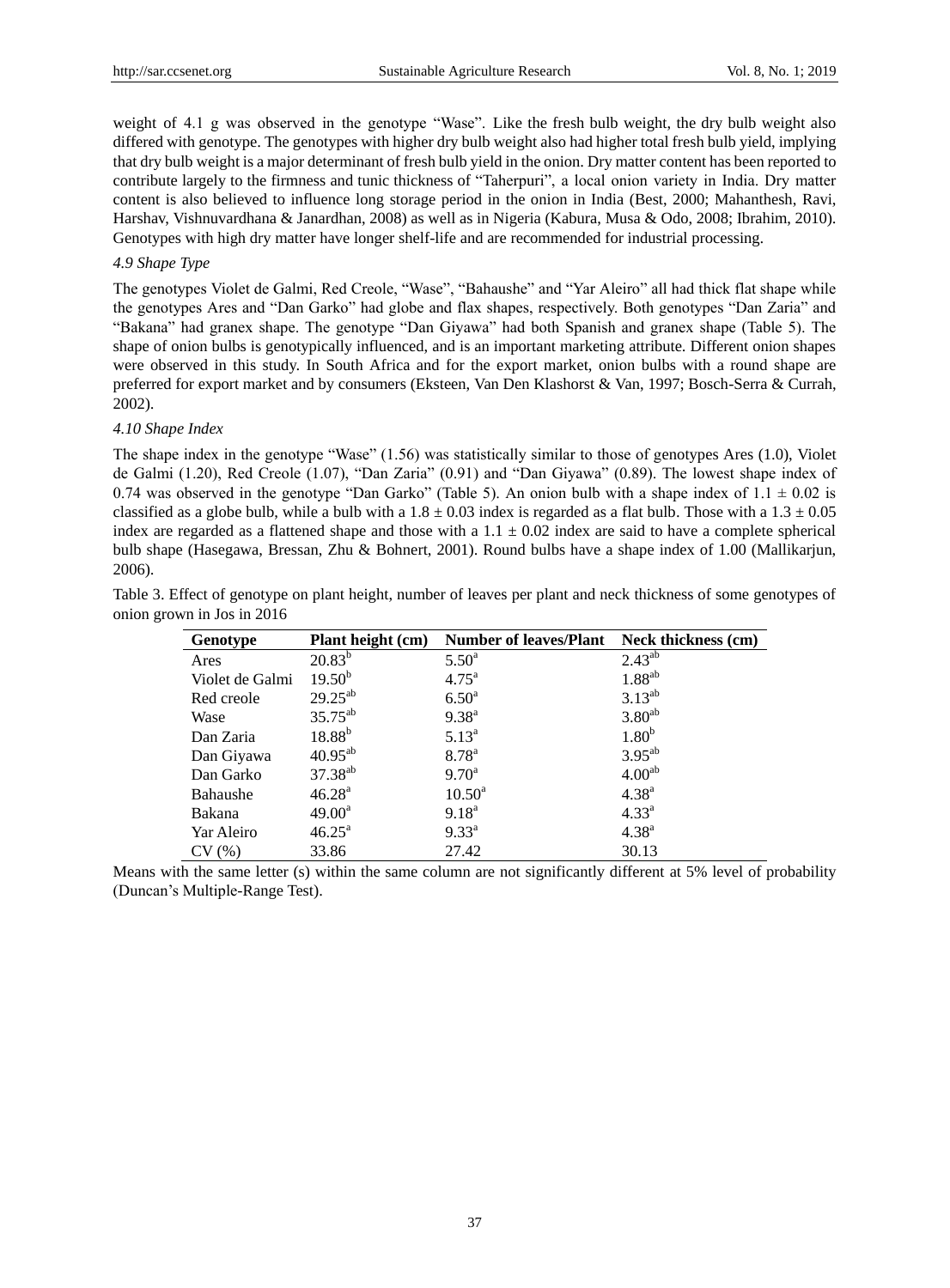| Genotype        | <b>Fresh Plant</b>  | <b>Vertical bulb</b> | <b>Horizontal bulb</b> | <b>Root</b>        |
|-----------------|---------------------|----------------------|------------------------|--------------------|
|                 | weight $(g)$        | diameter (cm)        | diameter (cm)          | Length             |
| Ares            | $87.50^{ab}$        | $4.65^{\text{abc}}$  | $4.65^{\circ}$         | $19.35^{\text{a}}$ |
| Violet de Galmi | $115.00^a$          | 6.60 <sup>a</sup>    | 6.60 <sup>a</sup>      | $12.50^{bc}$       |
| Red creole      | $111.67^{\circ}$    | $3.92^{bc}$          | 4.00 <sup>a</sup>      | $9.93^{bc}$        |
| Wase            | $75.75^b$           | $5.74^{ab}$          | 3.81 <sup>a</sup>      | $12.13^{bc}$       |
| Dan Zaria       | $62.50^{b}$         | $3.65^{bc}$          | 4.26 <sup>a</sup>      | $13.90^{b}$        |
| Dan Giyawa      | $69.50^{b}$         | $4.21^{bc}$          | 4.71 <sup>a</sup>      | 9.03 <sup>c</sup>  |
| Dan Garko       | 83.75 <sup>ab</sup> | $3.62^{bc}$          | 4.97 <sup>a</sup>      | 9.08 <sup>c</sup>  |
| Bahaushe        | 75.00 <sup>b</sup>  | $3.73^{bc}$          | $4.45^{\circ}$         | $9.58^{bc}$        |
| Bakana          | $70.75^{\rm b}$     | $3.35^{\circ}$       | $4.43^{\circ}$         | $9.43^{bc}$        |
| Yar Aleiro      | $63.25^{\rm b}$     | $3.41^\circ$         | $4.57^{\rm a}$         | $10.00^{bc}$       |
| CV(%)           | 22.79               | 25.23                | 16.49                  | 28.03              |

Table 4. Effect of genotype on fresh plant weight, vertical bulb diameter, horizontal bulb diameter and root length of some genotypes of onion grown in Jos in 2016

Means with the same letter (s) within the same column are not significantly different at 5% level of probability (Duncan"s Multiple-Range Test).

Table 5. Effect of genotype on fresh bulb weight, dry bulb weight, shape type and shape index of some genotypes of onion grown in Jos in 2016

| Genotype        | Fresh bulb weight (cm) | Dry bulb weight $(g)$ | <b>Shape type</b>  | <b>Shape index</b> |
|-----------------|------------------------|-----------------------|--------------------|--------------------|
| Ares            | $55.00^{\rm b}$        | $4.35^{\circ}$        | Globe              | 1.00 <sup>ab</sup> |
| Violet de Galmi | $62.50^{ab}$           | 6.00 <sup>abc</sup>   | Thick flat         | 1.20 <sup>ab</sup> |
| Red creole      | $76.67^{\rm a}$        | $8.23$ <sup>abc</sup> | Thick flat         | 1.07 <sup>ab</sup> |
| Wase            | $46.25^{b}$            | 4.08 <sup>c</sup>     | Thick flat         | $1.56^{\circ}$     |
| Dan Zaria       | 50.00 <sup>b</sup>     | $4.45^{\circ}$        | Granex             | 0.91 <sup>ab</sup> |
| Dan Giyawa      | $63.75^{ab}$           | $10.79^{ab}$          | Spanish and granex | $0.89^{ab}$        |
| Dan Garko       | $61.25^{ab}$           | $11.60^a$             | Flax               | $0.74^{\rm b}$     |
| Bahaushe        | $51.25^{b}$            | $6.74$ <sup>abc</sup> | Thick flat         | $0.83^{b}$         |
| Bakana          | $51.25^{b}$            | $5.40^{bc}$           | Granex             | $0.76^{\rm b}$     |
| Yar Aleiro      | $51.25^b$              | $7.45$ <sup>abc</sup> | Thick flat         | $0.77^{\rm b}$     |
| CV(%)           | 16.02                  | 38.24                 |                    | 26.05              |

Means with the same letter (s) within the same column are not significantly different at 5% level of probability (Duncan"s Multiple-Range Test).





Red Creole Wase



Ares Violet de Galmi

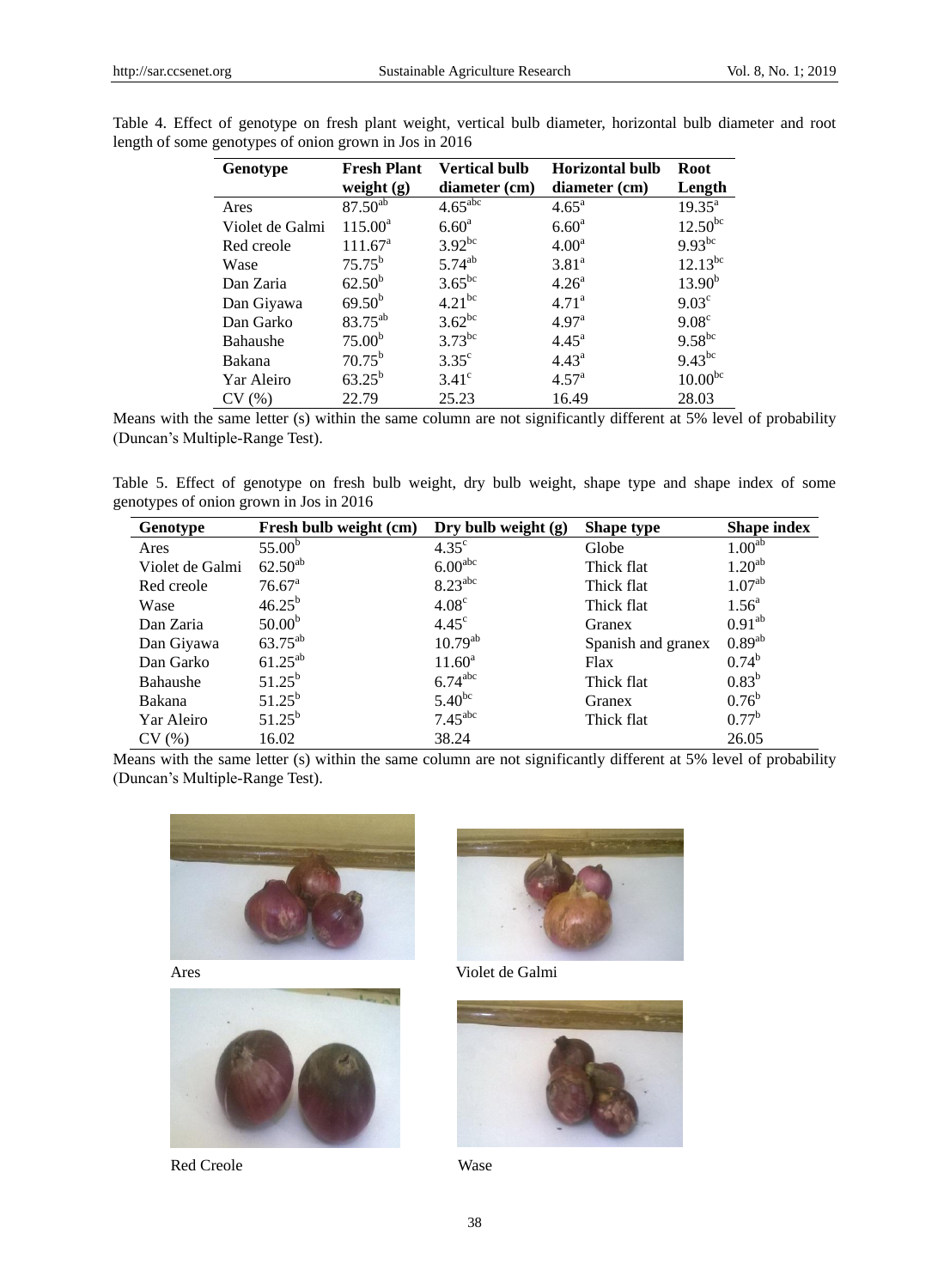





Dan Zaria Dan Giyawa



Dan Garko Bakana





Bahaushe Yar Aleiro Figure 1. different onion genotypes observed in this study

# **5. Conclusion**

Results of this study showed that morphological attributes differed amongst the onion genotypes, except for the number of leaves/plant, neck thickness and horizontal bulb diameter. The study concludes that morphological differences, which are responsible for differences in fresh bulb and dry matter yields exist amongst the different genotypes of onion cultivated in Nigeria. These attributes could be used as selection indices in the improvement of the onion.

#### **Acknowledgments**

The authors thank the Centre for Pastoral and Agricultural Research, Usmanu Danfodiyo University, Sokoto and the Wase Local Government Area, Plateau State for providing the seeds of the genotypes used in this study. We also thank the Federal University, Lafia for their financial assistance.

# **References**

- Abou El-Magd, M. M., Zaki, M. F., Abd El-Al, F. S., & Abd El-Samad, E. H. (2013). Growth analysis and chemical constituents of garlic plants in relation to morphological growth stages. *Journal of Applied Sciences Research, 9*(2), 1170-1180.
- Alan, A. R., Mutschler, M. A., Brants, A., Cobb, E., & Earle, E. D. (2003). Production of gynogenic plants from hybrids of *Allium cepa* L. and *A. roylei*stern. *Plant Science, 165*, 1201-1211**.**  https://doi.org/10.1016/S0168-9452(03)00327-3
- Best, K. (2000). *Red Onion Cultivars Trial*. Horticultural Nova Scotia, Kentville Agricultural Centre, Nova Scotia (Canada), 10-13.

Bosch Serra, A. D., & Currah, L. (2002). Agronomy of onions. *In* Rabinowitch, H. D. & Currah, L. (Eds.).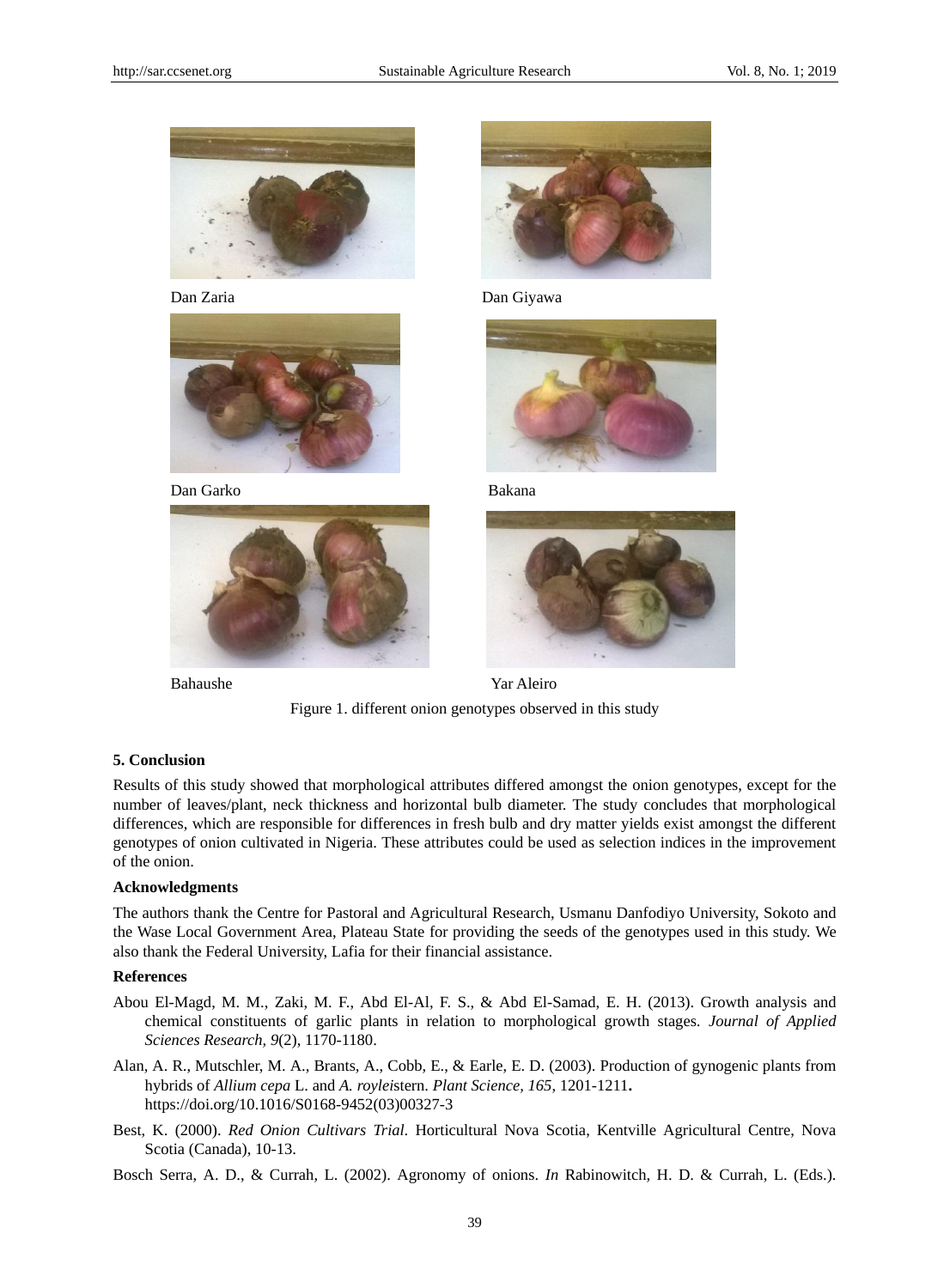*Allium Crop Science: Recent Advances*. CAB International, Wallingford, United Kingdom. 187-197. https://doi.org/10.1079/9780851995106.0187

- Boukary, H., Haougui, A., Barage, M., Adam, T., Roumba, A., & Saadou, M. (2012). Evaluation agro-morphologique des variétés et/ouécotypeslocauxd"oignon du Niger. *International Journal of Biological and Chemical Sciences, 6*(6), 3098-3106.
- Dwivedi, Y. C., Kushwah, S. S., & Sengupta, S. K. (2012). Evaluation of onion varieties for growth, yield and quality traits under agro- climatic conditions of Kymore plateau region of Madhya Pradesh, Indian. *Agricultural Science Digest, 32*(4), 326-328.
- Eksteen, G. J., Van Den Klashorst, E., & Van, Z. B. (1997). Onions for export harvesting, handling and storage. Onions J. 2. Agricultural Research Council, Vegetable and Ornamental Plant Institute, Pretoria, South Africa. 1-2.
- FAOSTAT (2013). FAOSTAT Database Results. Retrieved from http://www.faostat.org
- Hanelt, P. (1990). Taxonomy, evolution and history. In Rabinowitch, H. D. & Brewster, J. L. (Eds). *Onions and Allied Crops*, *Botany, Physiology and Genetics*. CRC Press, Boca Raton, Florida, 1-26.
- Hasegawa, P. M., Bressan, R. A., Zhu, J. K., & Bohnert, H. J. (2001). Plant cellular and molecular responses to high salinity. *Annu. Rev. Plant Physiol. and Plant Mol. Biol., 51*, 463-499. https://doi.org/10.1146/annurev.arplant.51.1.463
- Hirave, P. S., Wagh, A. P., Alekar, A. N., & Kharde, R. P. (2015). Performance of Red Onion Varieties in Kharif Season under Akola Conditions. *Journal of Horticulture, 2*, 132-135.
- Ibrahim, N. D. (2010). Growth and yield of onion (*Allium cepa* L.) in Sokoto*, Nigeria Agric. Biological Journal, 4*, 556-564.
- Ijoyah, M. O., Rakotomavo, H., & Naiken, M. V. (2008)*.* Yield performance of four onion (*Allium cepa* L.) varieties compared with the local variety under open field conditions at Anse Boileau, Seychelles. *Journal of Science and Technology, 28*(3), 28-33.
- Ishwori, P., Gautam, B. K., & Govinda, P. P. (2016). Evaluation of different varieties of onion and their transplanting times for off-season production in Mid Hills of Nepal. *Nepal Agric. Res. J., 7*, 23-28.
- Jilani, M. S., & Ghafoor, A. (2003). Screening of local onion varieties for bulb formation. *International Journal of Agriculture and Biology, 5*(2), 129-133.
- Kabura, B. H., Musa, B., & Odo, P. E. (2008). Evaluation of the yield components and yield of onion (*Allium cepa* L.) and pepper *(Capsicum annum* L.) intercrop in the Sudan Savanna. *Journal of Agronomy, 7*, 88-92. https://doi.org/10.3923/ja.2008.88.92
- Mahanthesh, B., Ravi, P. S. M., Harshav, M., Vishnuvardhana, M., & Janardhan, G. (2008). Evaluation of different onion (*Allium cepa* L.) genotypes for yield and processing quality parameters in kharif season under irrigated condition. *The Asian Journal of Horticulture, 3*(1), 5-9.
- Mallikarjun, N. (2006). Heterosis and combining ability studies in onion (*Allium cepa* L.). M.Sc. Thesis. University of Agricultural Sciences, Dharwad, India. http://www.google.co.za (accessed on 03 February 2016).
- McGee, H. (2004). On Food and Cooking: *The Science and Lore of the Kitchen.* Amazon.com books. 23.
- Mohanty, B. K., Hossain, M. M., & Prusti, A. M. (2002). Performance of onion cultivars in kharif season. *Advances in Plant Science, 15*, 603-606.
- Olani, N., & Fikre, M. (2010). Onion seed production in Nigeria. *A Manual for Extension Agents and Seed Producers.* 1-16.
- Razia, S., Rafiq, L., Jayanti, N., Vandria, S., Sheikh, I., & Koul, K. K. (2014). Benefits of inoculation of Arbuscular-Mycorrhizal fungi on Growth and Development of onion (*Allium cepa*) plant. *American-Eurasian Journal of Agriculture and Environmental Sciences, 14*(6), 527-535.
- Trivedi, A. P., & Dhumal, K. N. (2010). Variability and correlation studies on bulb yield, morphological and storage characters in onion (*Allium cepa* L.). *Journal of Pure and Applied Sciences, 18*, 1-4.